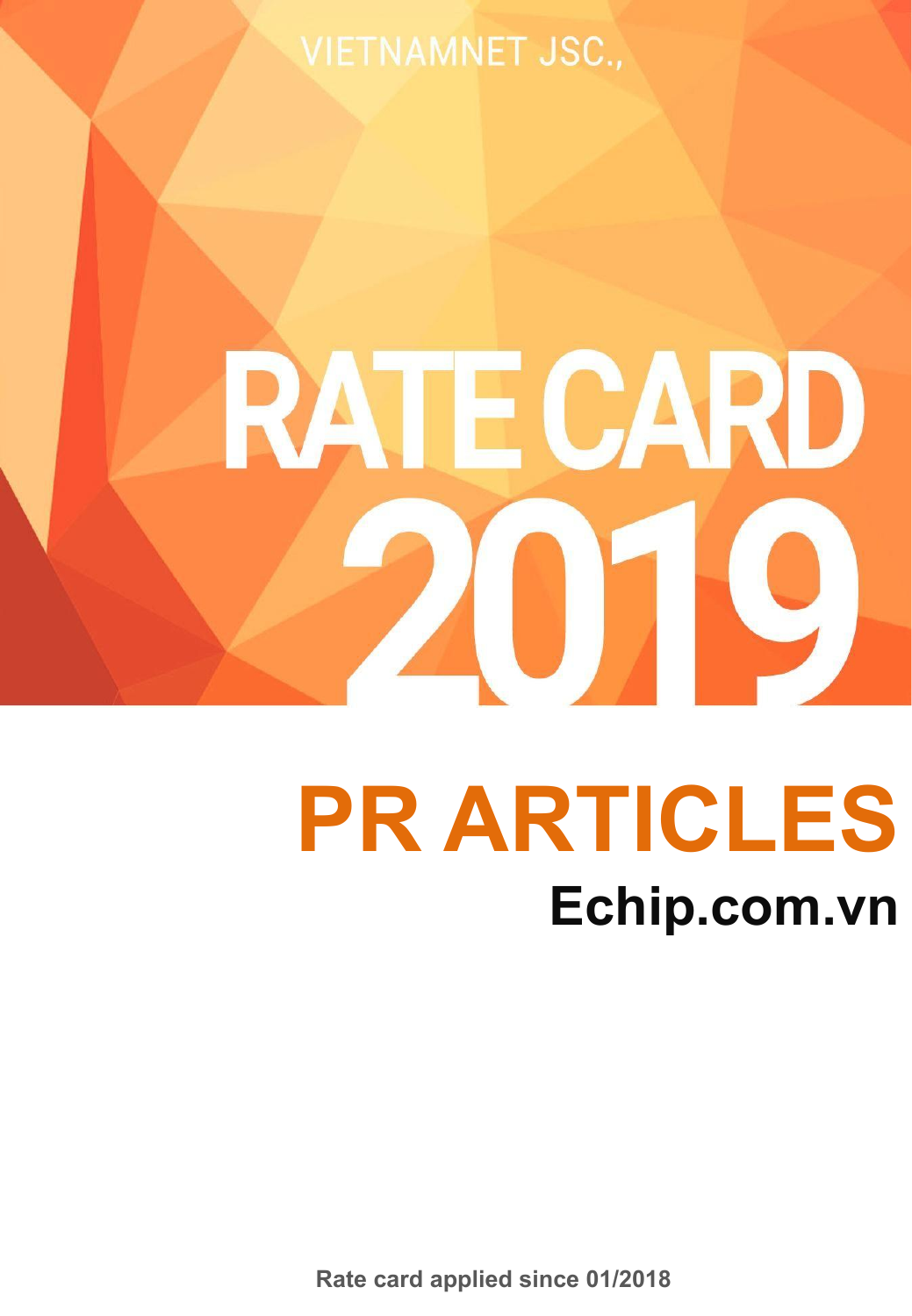### **RATE CARD**

| <b>Position</b>                                  | <b>Description</b>                    | <b>Price (million VND)</b> |
|--------------------------------------------------|---------------------------------------|----------------------------|
| Headlines on                                     | Published at the "Headlines" position | Plus 3,000,000 VND         |
| Homepage                                         | on Homepage in 2 hours                |                            |
| Headlines on                                     | Published at the "Headlines" position | Plus 2,000,000 VND         |
| category                                         | on a category in 2 hours              |                            |
| Top 1                                            | Published on Top 1 in a category in 2 | 5.000.000                  |
|                                                  | hours                                 |                            |
| <b>Top 2-7</b>                                   | Published on Top 2-7 on a category in | 3.000.000                  |
|                                                  | 2 hours                               |                            |
| Top 1 of Box Echip on VietNamNet homepage in 2   |                                       | 8.000.000                  |
| hours                                            |                                       |                            |
| Top 2 of Echip Box on VietNamNet homepage in 2   |                                       | 7.000.000                  |
| hours                                            |                                       |                            |
| Top 3-5 of Echip Box on VietNamNet homepage in 2 |                                       | 5.000.000                  |
| hours                                            |                                       |                            |

| <b>Other costs</b>                                                                                                  |                                                                                                      |  |  |
|---------------------------------------------------------------------------------------------------------------------|------------------------------------------------------------------------------------------------------|--|--|
| Writing fee                                                                                                         | 2,000,000 VND/ article                                                                               |  |  |
| The number of photos exceeds 5 in normal<br>articles or 9 in photo articles                                         | Plus 5% for each additional photo posted.<br>Additional fee must be less than 40% of<br>total price. |  |  |
| Embedded video under 3 minutes                                                                                      | Plus 1,000,000 VND                                                                                   |  |  |
| Embedded video from 3 to 5 minutes                                                                                  | Plus 1,500,000 VND                                                                                   |  |  |
| Embedded video over 5 minutes                                                                                       | Plus 2,000,000 VND                                                                                   |  |  |
| A published article is moved to the same<br>position when being re-published                                        | <b>Plus 30%</b>                                                                                      |  |  |
| An article is re-published more than 1 time on<br>the same position in 2 hours                                      | <b>Plus 30%</b>                                                                                      |  |  |
| Editing date, time, lead and contents of a<br>published article (Edited contents must be<br>approved by VietNamNet) | <b>Plus 20%</b>                                                                                      |  |  |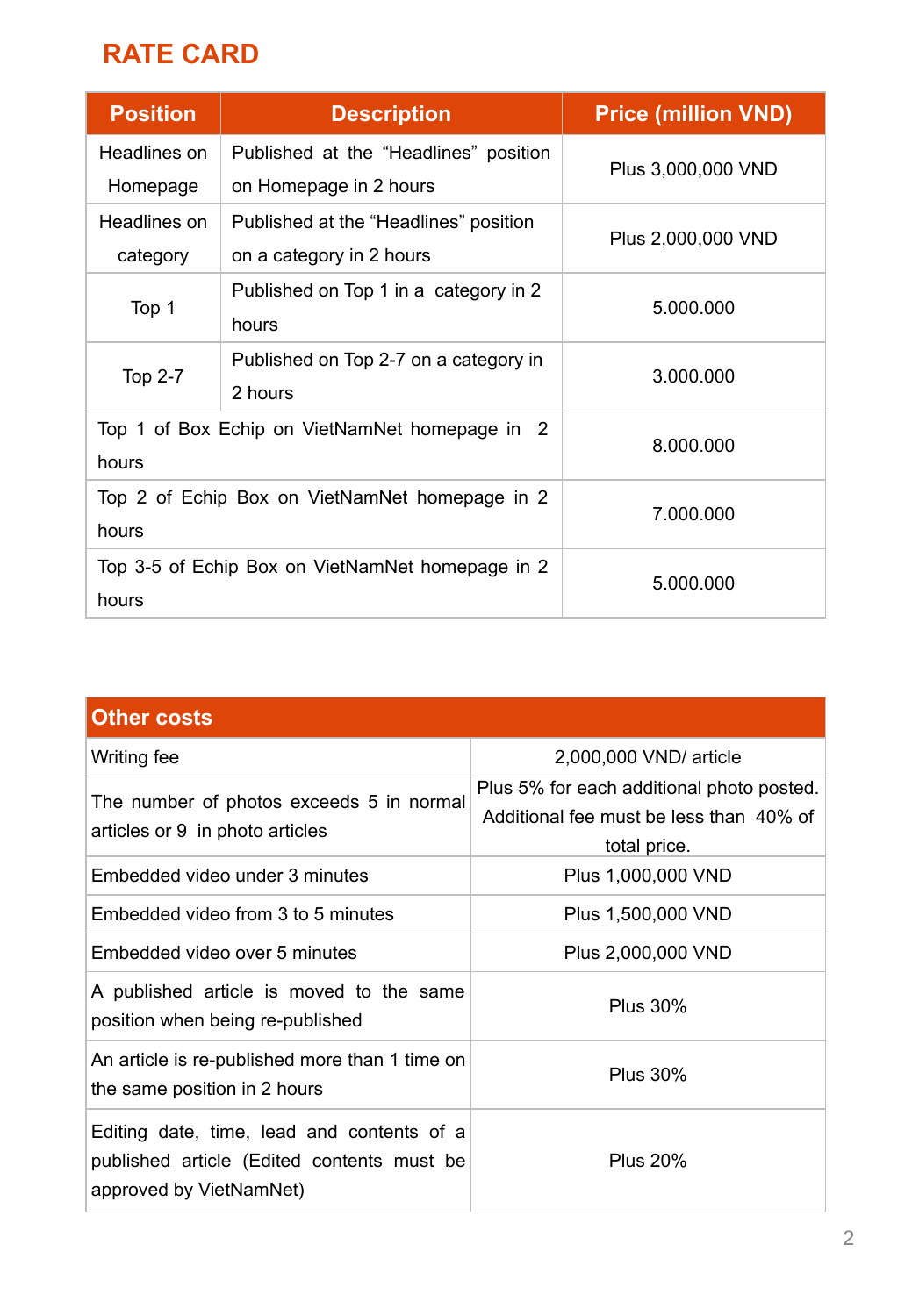#### **GENERAL REGULATIONS**

- Price do not include 10%VAT and article writing fee.
- The normal article has a maximum length of 6,000 words for content, of 12 words for the title, and no more than 5 photos.
- The photo article has a maximum length of 300 words and no more than 9 photos.
- In the co-publishing policy, customers receive a 50% discount on the publication charge of an article with the same content and co-published on the same day at all different positions and categorys in VietNamNet. The cost of a co-publishing article must be equal to or lower than the first article.
- Article content must comply with Vietnamese regulations on Press and Fine Customs. The Editorial Board can edit content, photos to meet VietNamNet's criteria.
- Plus 100% fee for articles related to alcohols that are allowed to be advertised by Vietnam laws.
- Plus 20% publishing fee for each brand, from the second one and owned by a different person or corporation, mentioned.